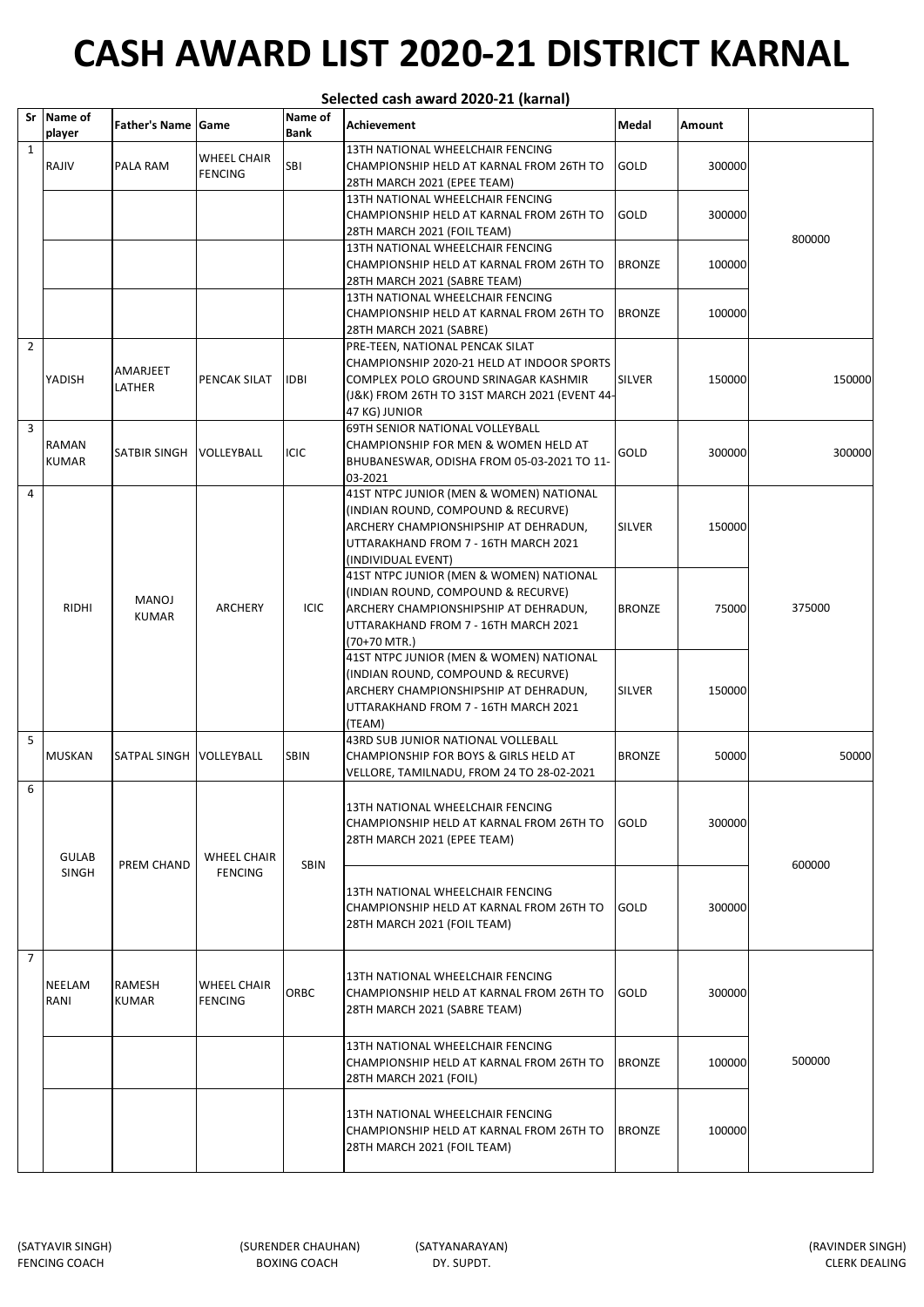| 8  |                      |                           |                                      |                                                     | 13TH NATIONAL WHEELCHAIR FENCING<br>CHAMPIONSHIP HELD AT KARNAL FROM 26TH TO<br>28TH MARCH 2021 (EPEE TEAM)                                                | <b>SILVER</b> | 200000                        |         |
|----|----------------------|---------------------------|--------------------------------------|-----------------------------------------------------|------------------------------------------------------------------------------------------------------------------------------------------------------------|---------------|-------------------------------|---------|
|    | RAJNI                | <b>SUKHDYAL</b>           | <b>WHEEL CHAIR</b><br><b>FENCING</b> | <b>SBIN</b>                                         | 13TH NATIONAL WHEELCHAIR FENCING<br>CHAMPIONSHIP HELD AT KARNAL FROM 26TH TO<br>28TH MARCH 2021 (SABRE TEAM)                                               | GOLD          | 300000                        | 600000  |
|    |                      |                           |                                      |                                                     | 13TH NATIONAL WHEELCHAIR FENCING<br>CHAMPIONSHIP HELD AT KARNAL FROM 26TH TO<br>28TH MARCH 2021 (FOIL EVENT)                                               | <b>BRONZE</b> | 100000                        |         |
| 9  | SEEMA DEVI           | RAJESH<br><b>KUMAR</b>    | WHEEL CHAIR<br><b>FENCING</b>        | <b>THE</b><br><b>KARNAL</b><br>CO-OP<br><b>BANM</b> | 13TH NATIONAL WHEELCHAIR FENCING<br>CHAMPIONSHIP HELD AT KARNAL FROM 26TH TO<br>28TH MARCH 2021 (EPEE TEAM)                                                | <b>SILVER</b> | 200000                        | 300000  |
|    |                      |                           |                                      |                                                     | 13TH NATIONAL WHEELCHAIR FENCING<br>CHAMPIONSHIP HELD AT KARNAL FROM 26TH TO<br>28TH MARCH 2021 (EPEE)                                                     | <b>BRONZE</b> | 100000                        |         |
| 10 |                      | SANJU DEVI BAJINDER PAL   | <b>WRESTLING</b>                     | <b>SBIN</b>                                         | 2021 JUNIOR NATIONAL WOMEN WRESTLING<br>CHAMPIONSHIP BELLARY, KARNATAKA FROM 19TH GOLD<br>TO 21ST MARCH 2021 (59KG)                                        |               | 225000                        | 225000  |
|    |                      |                           |                                      |                                                     | 23RD WOMEN SENIOR NATIONAL WRESTLING<br>CHAMPIONSHIP AGRA, UTTAR PRADESH FROM<br>30TH TO 31ST JANUARY 2021 (59KG)                                          | SILVER        | <b>EVENT NOT</b><br>IN O.C.A. |         |
| 11 | YAlA<br><b>KUMAR</b> | <b>HUKAM</b><br>CHAND     | WHEEL CHAIR<br><b>FENCING</b>        | <b>PUNB</b>                                         | 13TH NATIONAL WHEELCHAIR FENCING<br>CHAMPIONSHIP HELD AT KARNAL FROM 26TH TO<br>28TH MARCH 2021 (SABRE EPEE)                                               | <b>BRONZE</b> | 100000                        | 100000  |
| 12 |                      |                           |                                      |                                                     | 13TH NATIONAL WHEELCHAIR FENCING<br>CHAMPIONSHIP HELD AT KARNAL FROM 26TH TO<br>28TH MARCH 2021 (EPEE EPEE)                                                | GOLD          | 300000                        |         |
|    |                      |                           |                                      |                                                     | 13TH NATIONAL WHEELCHAIR FENCING<br>CHAMPIONSHIP HELD AT KARNAL FROM 26TH TO<br>28TH MARCH 2021 (FOIL EPEE)                                                | GOLD          | 300000                        |         |
|    |                      |                           | WHEEL CHAIR                          |                                                     | 13TH NATIONAL WHEELCHAIR FENCING<br>CHAMPIONSHIP HELD AT KARNAL FROM 26TH TO<br>28TH MARCH 2021 (SABRE)                                                    | GOLD          | 300000                        |         |
|    | <b>PARVEEN</b>       | RAJPAL                    | <b>FENCING</b>                       | <b>SBIN</b>                                         | 13TH NATIONAL WHEELCHAIR FENCING<br>CHAMPIONSHIP HELD AT KARNAL FROM 26TH TO<br>28TH MARCH 2021 (EPEE)                                                     | <b>SILVER</b> | 200000                        | 1300000 |
|    |                      |                           |                                      |                                                     | 13TH NATIONAL WHEELCHAIR FENCING<br>CHAMPIONSHIP HELD AT KARNAL FROM 26TH TO<br>28TH MARCH 2021 (SABRE TEAM)                                               | <b>BRONZE</b> | 100000                        |         |
|    |                      |                           |                                      |                                                     | 13TH NATIONAL WHEELCHAIR FENCING<br>CHAMPIONSHIP HELD AT KARNAL FROM 26TH TO<br>28TH MARCH 2021 (FOIL)                                                     | <b>BRONZE</b> | 100000                        |         |
| 13 |                      | REENA RANI GULAB SINGH    | PARA<br>ATHLETICS                    | <b>SBIN</b>                                         | 19TH NATIONAL PARA ATHLETICS CHAMPIONSHIPS<br>2021 FROM 24TH TO 27TH MARCH 2021 HELD AT<br>SRI KANTEERAVA STADIUM, BENGALURU,<br>KARNATAKA (DISCUSS THROW) | GOLD          | 300000                        |         |
|    |                      |                           |                                      |                                                     | 19TH NATIONAL PARA ATHLETICS CHAMPIONSHIPS<br>2021 FROM 24TH TO 27TH MARCH 2021 HELD AT<br>SRI KANTEERAVA STADIUM, BENGALURU,<br>KARNATAKA (JAVELIN THROW) | <b>SILVER</b> | 200000                        | 500000  |
| 14 | AMAN<br>KUMAR        | BALWINDER<br><b>SINGH</b> | VOLLEYBALL                           | <b>SBIN</b>                                         | 69TH SENIOR NATIONAL VOLLEYBALL<br>CHAMPIONSHIP FOR MEN & WOMEN HELD AT<br>BHUBANESWAR, ODISHA FROM 05-03-2021 TO 11-<br>03-2021                           | GOLD          | 300000                        | 300000  |
| 15 | RAJBALA              | KAILASH<br><b>CHANDER</b> | WHEEL CHAIR<br><b>FENCING</b>        | PSIB                                                | 13TH NATIONAL WHEELCHAIR FENCING<br>CHAMPIONSHIP HELD AT KARNAL FROM 26TH TO<br>28TH MARCH 2021 (FOIL TEAM)                                                | <b>BRONZE</b> | 100000                        | 100000  |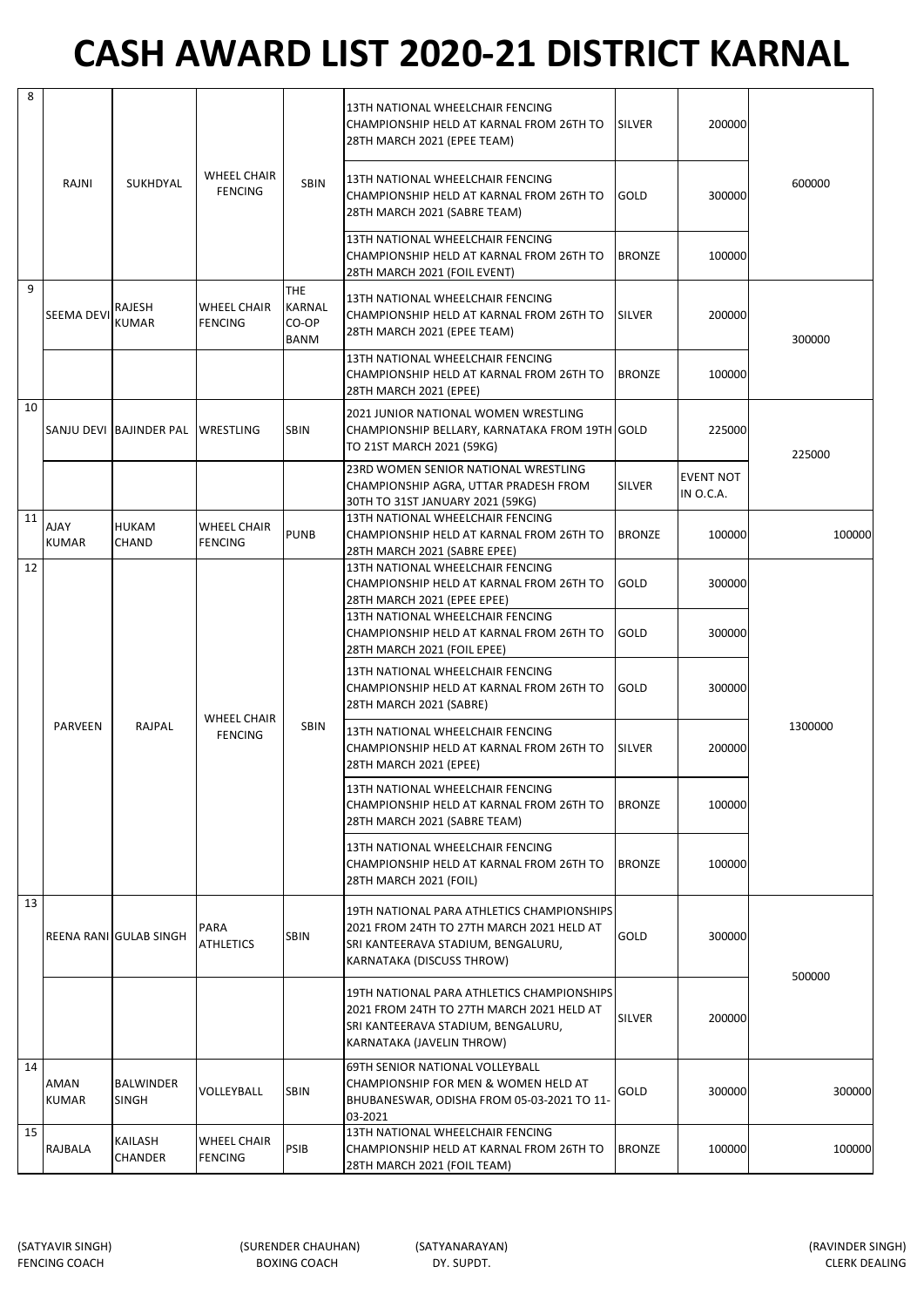| 16 | SHUBHAM<br><b>CHAUDHAR</b><br>Υ | MAHABIR<br><b>SINGH</b>    | VOLLEYBALL               | <b>SBIN</b>                    | 69TH SENIOR NATIONAL VOLLEYBALL<br>CHAMPIONSHIP FOR MEN & WOMEN HELD AT<br>BHUBANESWAR, ODISHA FROM 05-03-2021 TO 11-<br>03-2021                                                                                                                                         | GOLD                              | 300000                      | 300000 |
|----|---------------------------------|----------------------------|--------------------------|--------------------------------|--------------------------------------------------------------------------------------------------------------------------------------------------------------------------------------------------------------------------------------------------------------------------|-----------------------------------|-----------------------------|--------|
| 17 | <b>SUNIL</b><br><b>KUMAR</b>    | RAJE RAM                   | PARA<br><b>ATHLETICS</b> | <b>SBIN</b>                    | 19TH NATIONAL PARA ATHLETICS CHAMPIONSHIP<br>2021 FROM 24TH TO 27TH MARCH 2021 HELD AT<br>SRI KANTEERAVA STADIUM, BENGALURU,<br>KARNATAKA (DISCUSS THROW)                                                                                                                | <b>BRONZE</b>                     | 100000                      | 100000 |
| 18 | <b>GURMEHAR</b><br><b>SINGH</b> | RATTAN SINGH SWIMMING      |                          | <b>SBIN</b>                    | XX-NATIONAL PARA SWIMMING CHAMPIONSHIP<br>2020-2021 HELD AT MOUNT LITERA ZEE SCHOOL,<br>WHITEFIELD BENGALURU FROM 20 TO 22 MARCH<br>2021 (100M BUTTERFLY STROKE)                                                                                                         | <b>BRONZE</b>                     | 100000                      | 100000 |
| 19 | <b>MAMTA</b><br><b>DEVI</b>     | <b>AGAR SINGH</b>          | <b>POWER</b><br>LIFTING  | <b>PUNB</b>                    | NATIONAL SENIOR WOME'S EQUIPPED<br>POWERLIFTING CHAMPIONSHIP 2020-21 HELD AT<br>COIMBATORE, TAMILNADU FROM 17 TO 21-02-<br>2021 (57KG)<br>NATIONAL SUB JUNIOR & JUNIOR WOMEN'S<br>POWERLIFTING CHAMPIONSHIP 2020-21 HELD AT<br>GHAZIPUR, UTTAR PRADESH FROM 17 TO 21-03- | <b>BRONZE</b><br><b>SILVER</b>    | <b>NOT IN OCA</b><br>150000 | 150000 |
| 20 | <b>PRINCE</b>                   | PARMOD<br>KUMAR            | <b>FENCING</b>           | <b>BANK OF</b><br><b>INDIA</b> | 2021 (57KG)<br>JUNIOR & CADET WORLD FENCING CHAMPIONSHIP<br>AT CAIRO, EGYPT FROM 3RD TO 11TH APRIL 2021<br>EVENT JUNIOR MEN'S SABRE INDIVIDUAL & TEAM<br><b>EVENT</b>                                                                                                    | PARTICIPA Apply Next<br><b>TE</b> | Year                        |        |
|    |                                 |                            |                          |                                | 31ST SENIOR NATIONAL FENCING CHAMPIONSHIP<br>(MEN & WOMEN) HELD AT DELHI PUBLIC SCHOOL,<br>RUDRAPUR, DISTT- UDHAM SINGH NAGAR<br>(UTTRAKHAND) FROM 19TH TO 21ST MARCH 2021<br>CARDE IND EVENTI                                                                           | <b>BRONZE</b>                     | 100000                      |        |
|    |                                 |                            |                          |                                | 31ST SENIOR NATIONAL FENCING CHAMPIONSHIP<br>(MEN & WOMEN) HELD AT DELHI PUBLIC SCHOOL,<br>RUDRAPUR, DISTT- UDHAM SINGH NAGAR<br>(UTTRAKHAND) FROM 19TH TO 21ST MARCH 2021                                                                                               | <b>BRONZE</b>                     | 100000                      | 350000 |
|    |                                 |                            |                          |                                | 28TH JUNIOR NATIONAL FENCING CHAMPIONSHIP<br>2020-21 FROM 15TH TO 17TH MARCH 2021<br>RUDRAPUR, DISTT. UDHAM SINGH NAGAR,<br>UTTARAKHAND (SABRE IND. EVENT)                                                                                                               | <b>BRONZE</b>                     | 75000                       |        |
|    |                                 |                            |                          |                                | 28TH JUNIOR NATIONAL FENCING CHAMPIONSHIP<br>2020-21 FROM 15TH TO 17TH MARCH 2021<br>RUDRAPUR, DISTT. UDHAM SINGH NAGAR,<br>UTTARAKHAND (SABRE TEAM EVENT)                                                                                                               | <b>BRONZE</b>                     | 75000                       |        |
| 21 | <b>KARTIK</b>                   | <b>VINOD KUMAR FENCING</b> |                          | <b>PUNB</b>                    | 28TH JUNIOR NATIONAL FENCING CHAMPIONSHIP<br>2020-21 FROM 15TH TO 17TH MARCH 2021<br>RUDRAPUR, DISTT. UDHAM SINGH NAGAR,<br>UTTARAKHAND (FOIL TEAM EVENT)                                                                                                                | <b>BRONZE</b>                     | 75000                       | 75000  |
| 22 | ABHISHEK<br>POSWAL              | SATPAL SINGH FENCING       |                          | <b>SBIN</b>                    | 31ST SENIOR NATIONAL FENCING CHAMPIONSHIP<br>(MEN & WOMEN) HELD AT DELHI PUBLIC SCHOOL,<br>RUDRAPUR, DISTT- UDHAM SINGH NAGAR<br>(UTTRAKHAND) FROM 19TH TO 21ST MARCH 2021<br>(SABRE TEAM EVENT)                                                                         | <b>BRONZE</b>                     | 100000                      | 100000 |
| 23 | <b>DIVEK</b><br><b>KUMAR</b>    | ANIL KUMAR                 | <b>FENCING</b>           | <b>SBIN</b>                    | 28TH JUNIOR NATIONAL FENCING CHAMPIONSHIP<br>2020-21 FROM 15TH TO 17TH MARCH 2021<br>RUDRAPUR, DISTT. UDHAM SINGH NAGAR,<br>UTTARAKHAND (FOIL TEAM EVENT)                                                                                                                | <b>BRONZE</b>                     | 75000                       | 75000  |
| 24 | ARJUN                           | PUSHE LAL                  | <b>FENCING</b>           | <b>HDFC</b>                    | 28TH JUNIOR NATIONAL FENCING CHAMPIONSHIP<br>2020-21 FROM 15TH TO 17TH MARCH 2021<br>RUDRAPUR, DISTT. UDHAM SINGH NAGAR,<br>UTTARAKHAND (SABRE TEAM EVENT)                                                                                                               | <b>BRONZE</b>                     | 75000                       | 75000  |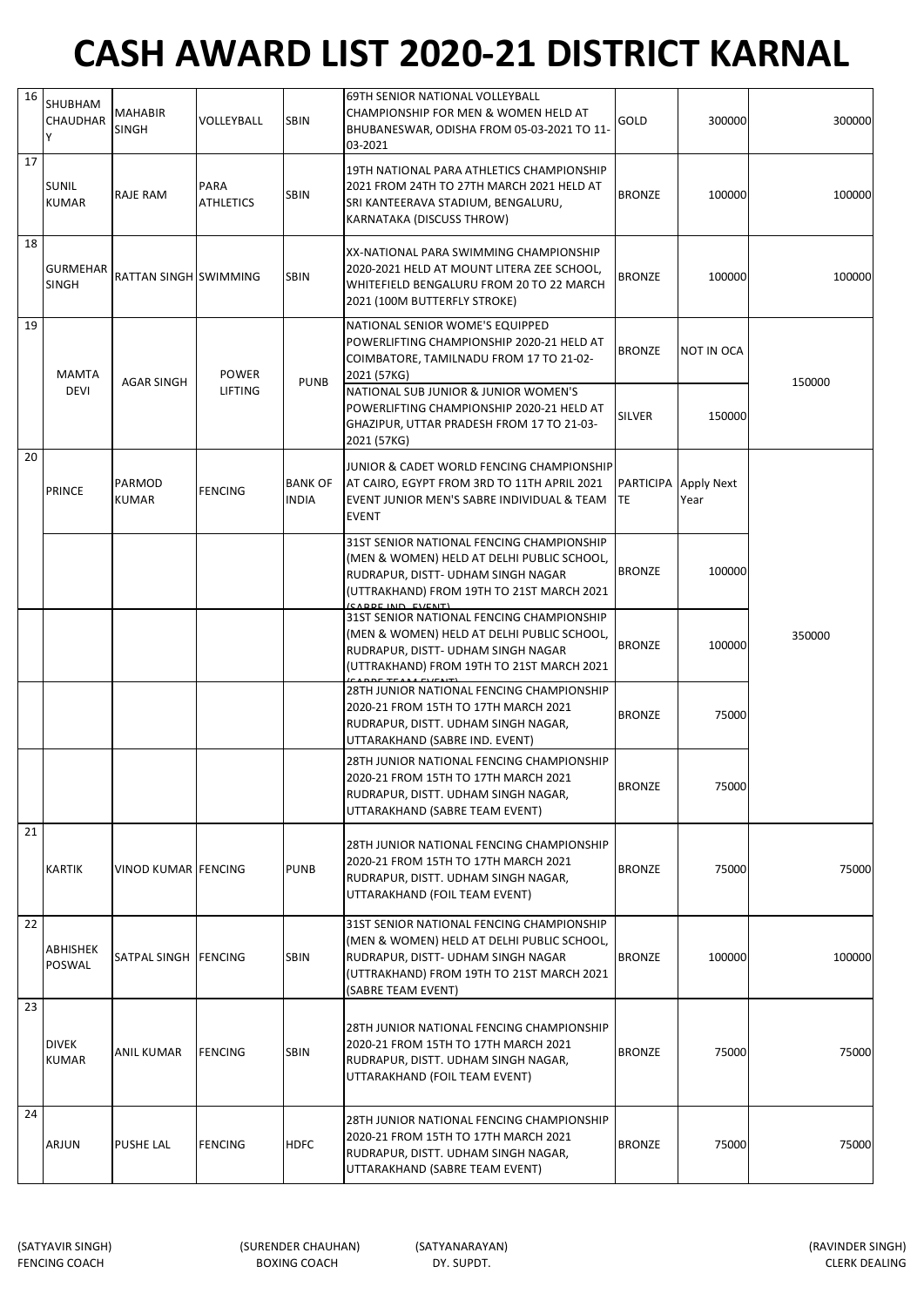| 25 | <b>MOHIT</b>              | <b>OM PARKASH</b>                | FENCING                    | <b>SBIN</b>                | 28TH JUNIOR NATIONAL FENCING CHAMPIONSHIP<br>2020-21 FROM 15TH TO 17TH MARCH 2021<br>RUDRAPUR, DISTT. UDHAM SINGH NAGAR,<br>UTTARAKHAND (EPEE TEAM EVENT)                                       | <b>SILVER</b> | 150000 | 150000 |
|----|---------------------------|----------------------------------|----------------------------|----------------------------|-------------------------------------------------------------------------------------------------------------------------------------------------------------------------------------------------|---------------|--------|--------|
| 26 | SHUBHAM                   | ASHOK KUMAR FENCING              |                            | <b>SBIN</b>                | 28TH JUNIOR NATIONAL FENCING CHAMPIONSHIP<br>2020-21 FROM 15TH TO 17TH MARCH 2021<br>RUDRAPUR, DISTT. UDHAM SINGH NAGAR,<br>UTTARAKHAND (EPEE TEAM EVENT)                                       | <b>SILVER</b> | 150000 | 150000 |
| 27 | SHEKHAR<br>TURAN          | <b>RAMPHAL</b>                   | VOLLEYBALL                 | CANARA<br><b>BANK</b>      | 43RD SUB JUNIOR NATIONAL VOLLEBALL<br>CHAMPIONSHIP FOR BOYS & GIRLS HELD AT<br>VELLORE, TAMILNADU, FROM 24 TO 28-02-2021                                                                        | GOLD          | 150000 | 150000 |
| 28 | <b>MUKUL</b>              | RISHIPAL                         | <b>CYCLING</b>             | <b>CBIN</b>                | 72ND SENIOR, 49TH JUNIOR, 35TH SUB JUNIOR<br>NATIONAL TRACK CYCLING CHAMPIONSHIP HELD<br>AT OSMANIA UNIVERSITY, HYDERABAD,<br>TELANGANA FROM 27-31 MARCH 2021 (20KM.<br>POINT RACE(WE) SENIOR   | <b>BRONZE</b> | 100000 | 100000 |
| 29 | <b>KHUSHI</b>             | JASMER SINGH WUSHU               |                            | <b>PUNB</b>                | 19TH JUNIOR NATIONAL WUSHU CHAMPIONSHIP<br>(BOYS & GIRLS) HELD AT BHODIA KHEDA STADIUM,<br>BHODIA KHEDA, FATEHABAD (HARYANA) FROM<br>10TH TO 15TH MARCH 2021                                    | <b>SILVER</b> | 150000 | 150000 |
| 30 | <b>ANJALI DEVI</b>        | <b>MAHAVIR</b><br>CHAUHAN        | WUSHU                      | <b>SBIN</b>                | 19TH JUNIOR NATIONAL WUSHU CHAMPIONSHIP<br>(BOYS & GIRLS) HELD AT BHODIA KHEDA STADIUM,<br>BHODIA KHEDA, FATEHABAD (HARYANA) FROM<br>10TH TO 15TH MARCH 2021                                    | GOLD          | 225000 | 225000 |
| 31 | ARCHANA                   | RAJINDER<br><b>SINGH</b>         | PARA SITTING<br>VOLLEYBALL | <b>UCO</b><br><b>BANDK</b> | 9TH SR. MEN & WOMEN SITTING PARA<br>VOLLEYBALL NATIONAL CHAMPIONSHIP 2020-21<br>HELD FROM 26TH TO 28TH MARCH 2021 AT JAAT<br>DHARAMSHALA, BHIWANI, HARYANA                                      | GOLD          | 300000 | 300000 |
| 32 | <b>PARAS</b>              | <b>BALWINDER</b><br><b>SINGH</b> | VOLLEYBALL                 | UNION<br><b>BANK</b>       | 69TH SENIOR NATIONAL VOLLEYBALL<br>CHAMPIONSHIP FOR MEN & WOMEN HELD AT<br>BHUBANESWAR, ODISHA FROM 05-03-2021 TO 11-<br>03-2021                                                                | GOLD          | 300000 | 300000 |
| 33 | TANIKSHA<br><b>KHATRI</b> | SONU KHATRI                      | <b>FENCING</b>             | <b>SBIN</b>                | 31ST SENIOR NATIONAL FENCING CHAMPIONSHIP<br>(MEN & WOMEN) HELD AT DELHI PUBLIC SCHOOL,<br>RUDRAPUR, DISTT. UDHAM SINGH NAGAR<br>(UTTRAKHAND) FROM 19TH TO 21ST MARCH 2021<br>(TEAM EPEE)       | GOLD          | 300000 |        |
|    |                           |                                  |                            |                            | 31ST SENIOR NATIONAL FENCING CHAMPIONSHIP<br>(MEN & WOMEN) HELD AT DELHI PUBLIC SCHOOL,<br>RUDRAPUR, DISTT. UDHAM SINGH NAGAR<br>(UTTRAKHAND) FROM 19TH TO 21ST MARCH 2021<br>(INDIVIDUAL EPEE) | SILVER        | 200000 | 725000 |
|    |                           |                                  |                            |                            | 28TH JUNIOR NATIONAL FENCING CHAMPIONSHIP<br>(BOYS & GIRLS) HELD AT DELHI PUBLIC SCHOOL,<br>RUDRAPUR, DISTT-UDHAM SINGH NAGAR<br>(UTTRAKHAND) FROM 15TH TO 17TH MARCH 2021<br>(INDIVIDUAL EPEE) | GOLD          | 225000 |        |
| 34 | SHEETAL<br>DALAL          | JOGINDER<br><b>SINGH</b>         | <b>FENCING</b>             | <b>SBIN</b>                | 31ST SENIOR NATIONAL FENCING CHAMPIONSHIP<br>(MEN & WOMEN) HELD AT DELHI PUBLIC SCHOOL,<br>RUDRAPUR, DISTT. UDHAM SINGH NAGAR<br>(UTTRAKHAND) FROM 19TH TO 21ST MARCH 2021<br>(TEAM EPEE)       | GOLD          | 300000 | 300000 |
| 35 | MAHESH<br>SAINI           | <b>JAGMOHAN</b><br>SAINI         | <b>HOCKEY</b>              | PSIB                       | 11TH HOCKEY INDIA SUB JUNIOR MEN NATIONAL<br>CHAMPIONSHIP 2021 HELD AT RAJIV GANDHI<br>MAHAVIDYALAYA, UCHANA, JIND, HARYANA FROM<br>17TH MARCH TO 25TH MARCH 2021                               | SILVER        | 100000 | 100000 |
| 36 |                           |                                  |                            |                            | XX-NATIONAL PARA SWIMMING CHAMPIONSHIP<br>2020-2021 HELD AT MOUNT LITERA ZEE SCHOOL,<br>WHITEFIELD BENGALURU FROM 20 TO 22 MARCH<br>2021 (50M BACK STROKE) SUB JUNIOR                           | GOLD          | 150000 |        |